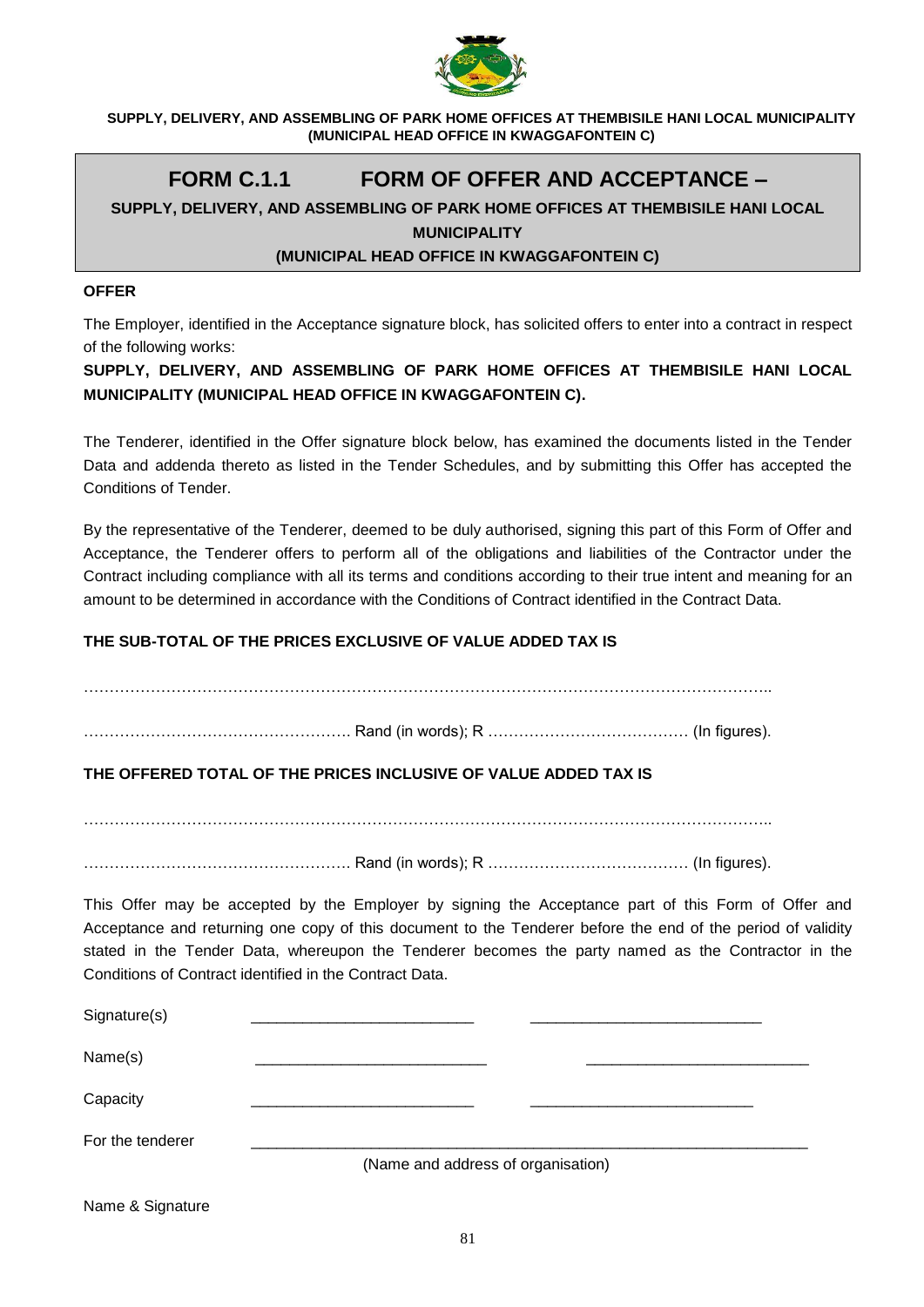

Of Witness \_\_\_\_\_\_\_\_\_\_\_\_\_\_\_\_\_\_\_\_\_\_\_\_\_\_\_\_ \_\_\_\_\_\_\_\_\_\_\_\_\_\_\_\_\_\_\_\_\_\_\_\_\_\_\_

name and the Date of the Date of the Date of the Date of the Date of the Date of the Date of the Date of the D

## **ACCEPTANCE**

By signing this part of this Form of Offer and Acceptance, the Employer identified below accepts the Tenderer's Offer. In consideration thereof, the Employer shall pay the Contractor the amount due in accordance with the Conditions of Contract identified in the Contract Data. Acceptance of the Tenderer's Offer shall form an agreement between the Employer and the Tenderer upon the terms and conditions contained in this Agreement and in the Contract that is the subject of this Agreement.

The terms of the contract are contained in:

- Part 1 Agreements and Contract Data (which includes this Agreement)
- Part 2 Pricing Data
- Part 3 Scope of Work
- Part 4 Additional Documentation

and drawings and documents or parts thereof, which may be incorporated by reference into Parts 1 to 4 above.

Deviations from and amendments to the documents listed in the Tender Data and any addenda thereto listed in the Tender Schedules as well as any changes to the terms of the Offer agreed by the Tenderer and the Employer during this process of offer and acceptance, are contained in the Schedule of Deviations attached to and forming part of this Agreement. No amendments to or deviations from said documents are valid unless contained in this Schedule, which must be duly signed by the authorised representative(s) of both parties.

The Tenderer shall within two weeks after receiving a completed copy of this Agreement, including the Schedule of Deviations (if any), contact the Employer's agent (whose details are given in the Contract Data) to arrange the delivery of any bonds, guarantees, proof of insurance and any other documentation to be provided in terms of the Conditions of Contract identified in the Contract Data at or just after the date this Agreement comes into effect. Failure to fulfil any of these obligations in accordance with those terms shall constitute a repudiation of this Agreement.

Notwithstanding anything contained herein, this Agreement comes into effect on the date when the Tenderer receives one fully completed original copy of this document, including the Schedule of Deviations (if any). Unless the Tenderer (now Contractor) within five days of the date of such receipt notifies the Employer in writing of any reason why he cannot accept the contents of this Agreement, this Agreement shall constitute a binding contract between the parties.

| Signature(s)                   |      |                                    |
|--------------------------------|------|------------------------------------|
| Name(s)<br>Capacity            |      |                                    |
| For the tenderer               |      | (Name and address of organisation) |
| Name & Signature<br>Of Witness |      |                                    |
|                                | Name | Date                               |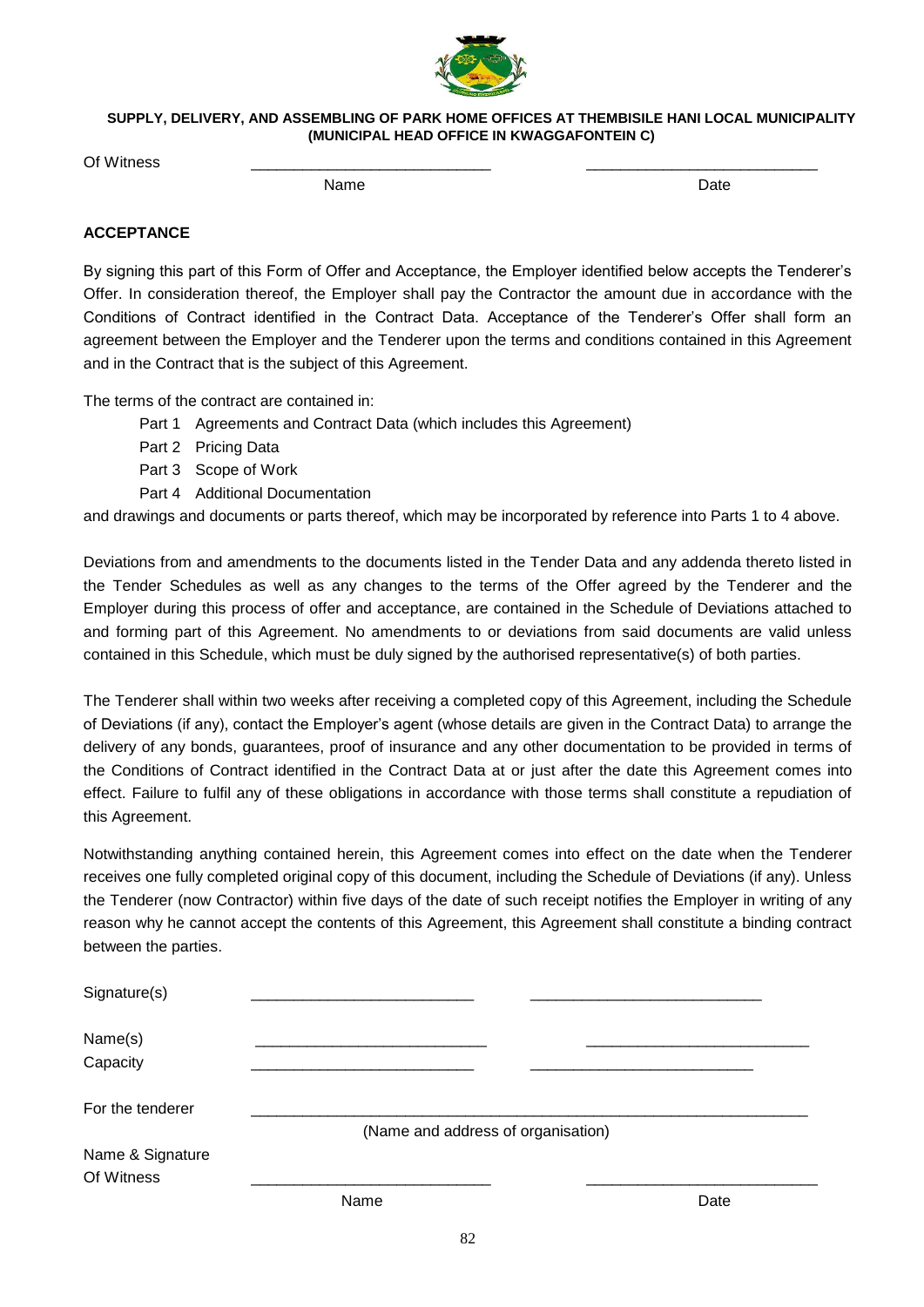

# **SCHEDULE OF DEVIATIONS**

#### **Notes:**

- 1. The extent of deviations from the tender documents issued by the Employer prior to the tender closing date is limited to those permitted in terms of the Conditions of Tender.
- 2. A Tenderer's covering letter shall not be included in the final contract document. Should any matter in such letter, which constitutes a deviation as aforesaid become the subject of agreements reached during the process of Offer and Acceptance, the outcome of such agreement shall be recorded here.
- 3. Any other matter arising from the process of offer and acceptance either as a confirmation, clarification or change to the tender documents and which it is agreed by the Parties becomes an obligation of the contract, shall also be recorded here.
- 4. Any change or addition to the tender documents arising from the above agreements and recorded here, shall also be incorporated into the final draft of the Contract.

| 1                       |                                                                                                                                                                                                                                |
|-------------------------|--------------------------------------------------------------------------------------------------------------------------------------------------------------------------------------------------------------------------------|
|                         |                                                                                                                                                                                                                                |
|                         |                                                                                                                                                                                                                                |
| $\mathbf{2}$            |                                                                                                                                                                                                                                |
|                         | Details experience and the contract of the contract of the contract of the contract of the contract of the contract of the contract of the contract of the contract of the contract of the contract of the contract of the con |
|                         |                                                                                                                                                                                                                                |
| 3                       |                                                                                                                                                                                                                                |
|                         | Details experience and the contract of the contract of the contract of the contract of the contract of the contract of the contract of the contract of the contract of the contract of the contract of the contract of the con |
|                         |                                                                                                                                                                                                                                |
| $\overline{\mathbf{4}}$ |                                                                                                                                                                                                                                |
|                         |                                                                                                                                                                                                                                |
|                         |                                                                                                                                                                                                                                |
| $5\phantom{1}$          |                                                                                                                                                                                                                                |
|                         |                                                                                                                                                                                                                                |
|                         |                                                                                                                                                                                                                                |
| 6                       |                                                                                                                                                                                                                                |
|                         | Details __________                                                                                                                                                                                                             |

By the duly authorised representatives signing this Schedule of Deviations, the Employer and the Tenderer agree to and accept the foregoing Schedule of Deviations as the only deviations from and amendments to the documents listed in the Tender Data and addenda thereto as listed in the Tender Schedules, as well as any confirmation, clarification or change to the terms of the Offer agreed by the Tenderer and the Employer during this process of Offer and Acceptance. It is expressly agreed that no other matter whether in writing, oral communication or implied during the period between the issue of the tender documents and the receipt by the Tenderer of a completed signed copy of this Agreement shall have any meaning or effect in the contract between the parties arising from this Agreement.